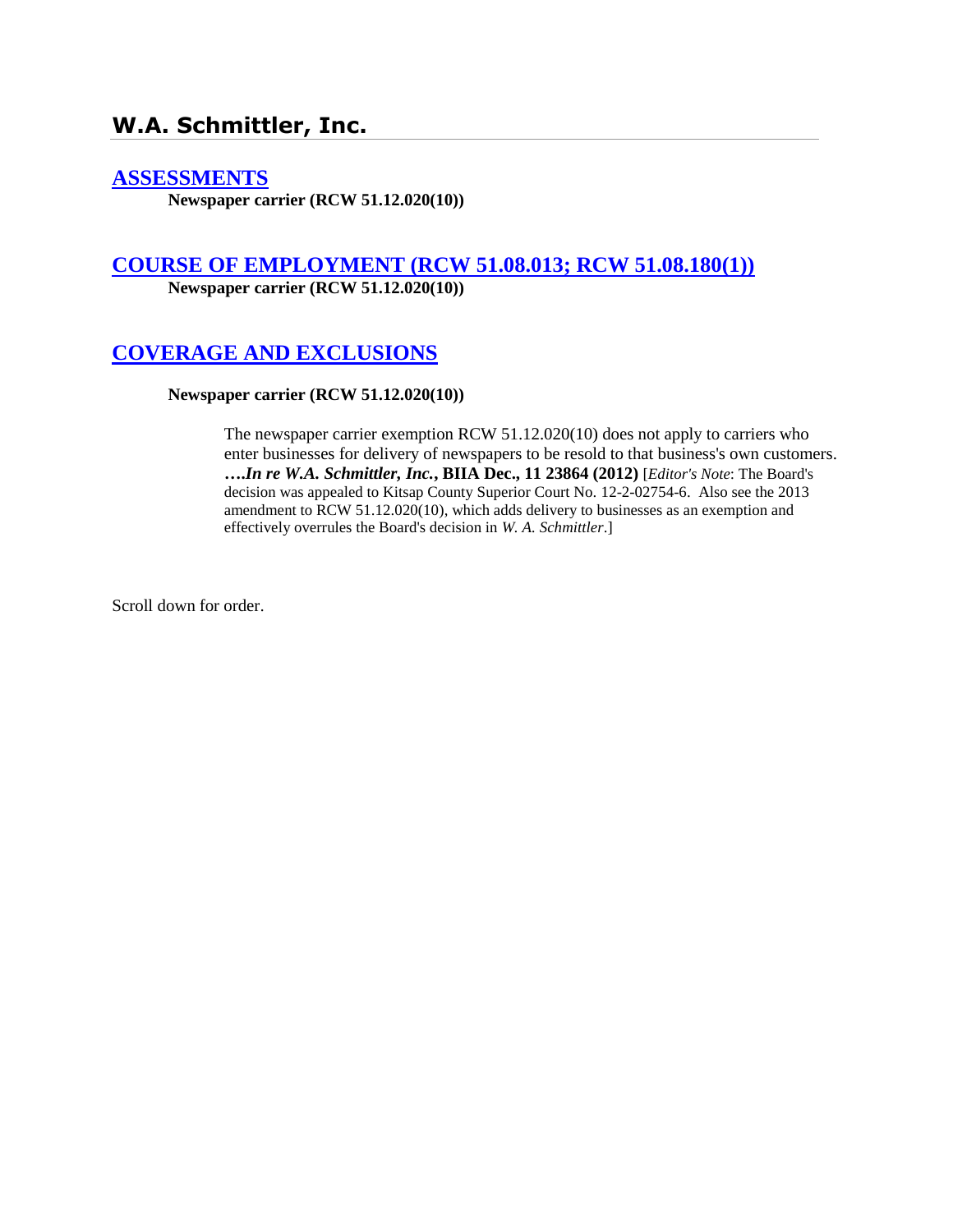### **BEFORE THE BOARD OF INDUSTRIAL INSURANCE APPEALS STATE OF WASHINGTON**

**)**

**IN RE: W. A. SCHMITTLER, INC. ) DOCKET NO. 11 23864**

**FIRM NO. 199,023-00 ) DECISION AND ORDER**

APPEARANCES:

1

2

3

4

5 6

7

8 9

10

16

Firm, W. A. Schmittler, Inc., by Davis Wright Tremaine, per Michael J. Killeen and Nigel P. Avilez

Department of Labor and Industries, by The Office of the Attorney General, per James M. Hawk

11 12 13 14 15 The firm, W. A. Schmittler, Inc., filed an appeal with the Board of Industrial Insurance Appeals on December 21, 2011, from an Order and Notice Reconsidering Notice and Order of Assessment No. 0519018, dated November 22, 2011. In this order, the Department of Labor and Industries affirmed its August 30, 2010 Notice and Order of Assessment No. 0519018. The Department order is **AFFIRMED**.

### **DECISION**

17 18 19 20 21 22 23 As provided by RCW 51.52.104 and RCW 51.52.106, this matter is before the Board for review and decision. The firm filed a timely Petition for Review to a Proposed Decision and Order issued on August 17, 2012, in which the industrial appeals judge affirmed the Department order dated November 22, 2011. We note that appeals to the Board are governed by Chapter 51.52 RCW, not the Administrative Procedure Act at Chapter 34.05 RCW, as indicated by the firm in its petition. On October 31, 2012, the Department filed its Reply to the Petition for Review. All contested issues are addressed in this order.

24 25 The Board has reviewed the evidentiary rulings in the record of proceedings and finds that no prejudicial error was committed. The rulings are affirmed.

26 27 28 We agree with the result reached by our industrial appeals judge in this appeal, but have granted review to elaborate on the news carrier exception to the Washington Industrial Insurance Act. This case turns largely on the statutory interpretation of this exception.

29 30 31 Washington law provides that, "Services performed by a newspaper carrier selling or distributing newspapers **on the street or from house to house***"* [emphasis added] is an employment that is excluded from the mandatory coverage of the Industrial Insurance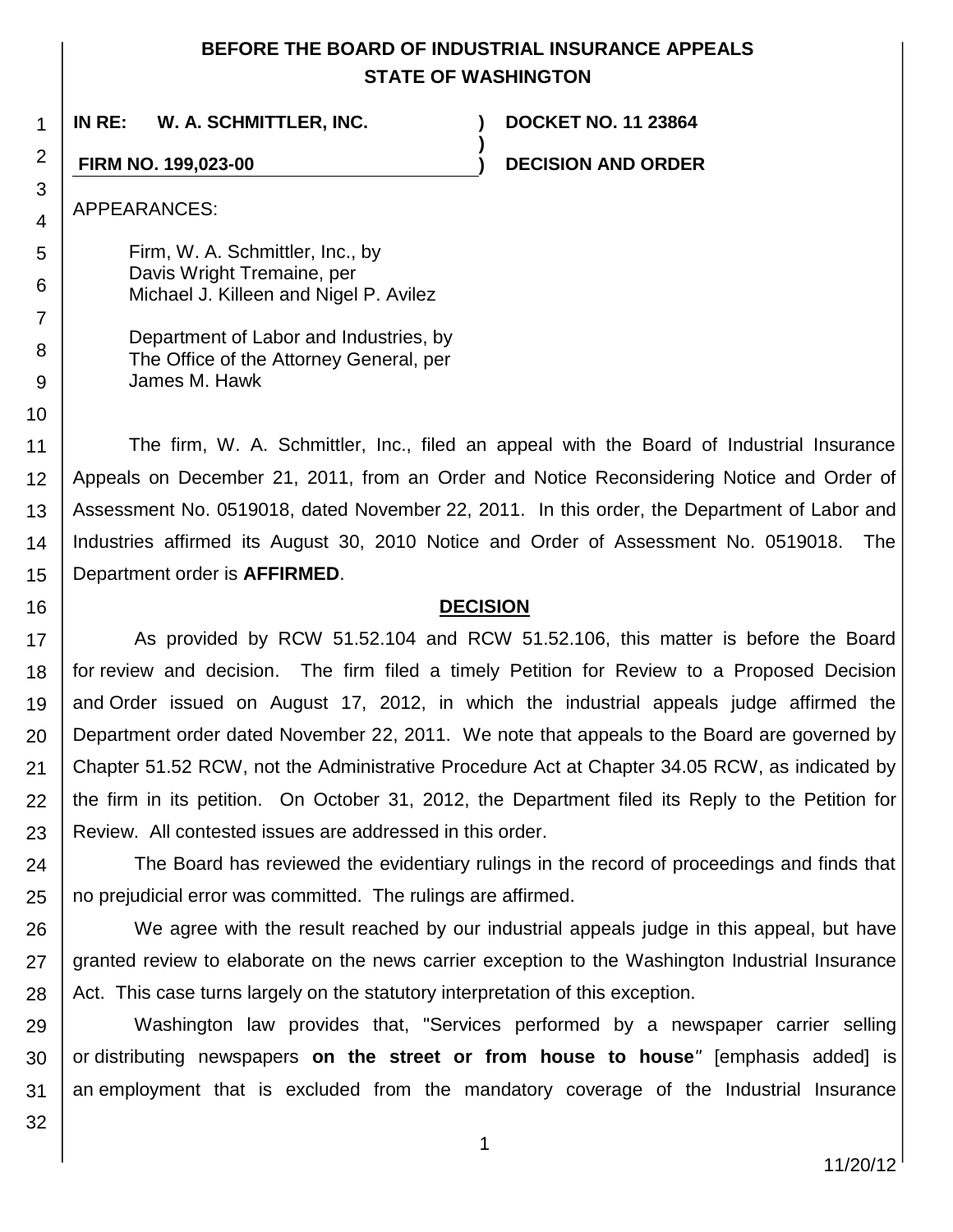1 2 3 4 5 6 7 8 Act." RCW 51.12.020(10). The appellant, W. A. Schmittler, Inc., is a firm that contracts with individuals to deliver newspapers. The firm requires its carriers to sign a "carrier contract" that indicates that the carrier is an independent contractor, not an employee. While some of its carriers have routes that include only house-to-house delivery, carriers Dale Klokker, Lidice Klokker, and Cynthia Smith enter businesses to deliver newspapers to a proprietor for resale. The Department of Labor and Industries assessed premiums against the company for these carriers, reasoning that if injured, they would be covered by industrial insurance. The Department also assessed small penalties against the firm for failure to register as an employer and failure to keep records.

9 10 11 12 13 14 The primary thrust of Schmittler's Petition for Review is that the Industrial Insurance Act by virtue of the news carrier exception does not cover any of its newspaper carriers, even those who enter businesses for delivery of newspapers to be resold. The petition also asserts that the Department does not dispute that the relationship between the firm and its carriers is one of an independent contractor. We disagree on both counts and sustain the Department's assessment for the carriers who make newspaper deliveries indoors to businesses for resale.

15 16 17 18 19 20 21 22 23 24 We first consider Schmittler's argument that its news carriers are exempt from industrial insurance coverage due to the news carrier exception. The firm argues that the services performed by the carriers who enter businesses to deliver the newspapers "fall squarely within the newspaper carrier exemption." The language of the exception indicates that it applies to newspaper delivery services performed "on the street or from house to house." To make its claim that carriers who enter businesses to make deliveries fall squarely within the exception, the firm either disregards or interprets so broadly the phrase "on the street" in the exception, that it effectively excises it from the statute. One of the first principles of statutory construction is that "statutes must not be construed in a manner that renders any portion thereof meaningless or superfluous." *Cockle v. Labor & Indus.,* 142 Wn.2d 801, 809 (2001).

25 26 27 28 29 30 31 "On the street" and "from house to house" are the words that the Legislature chose to describe the newspaper selling and distribution that would be exempt from industrial insurance coverage. The firm argues that the phrase "on the street" includes "distributing newspapers to locations **alongside** the street," including businesses that have their doors on sidewalks or on a street. Effectively, this would be all businesses with a physical location. Such an interpretation of the exception would render the inclusion of the words "on the street" superfluous to the exception and meaningless.

32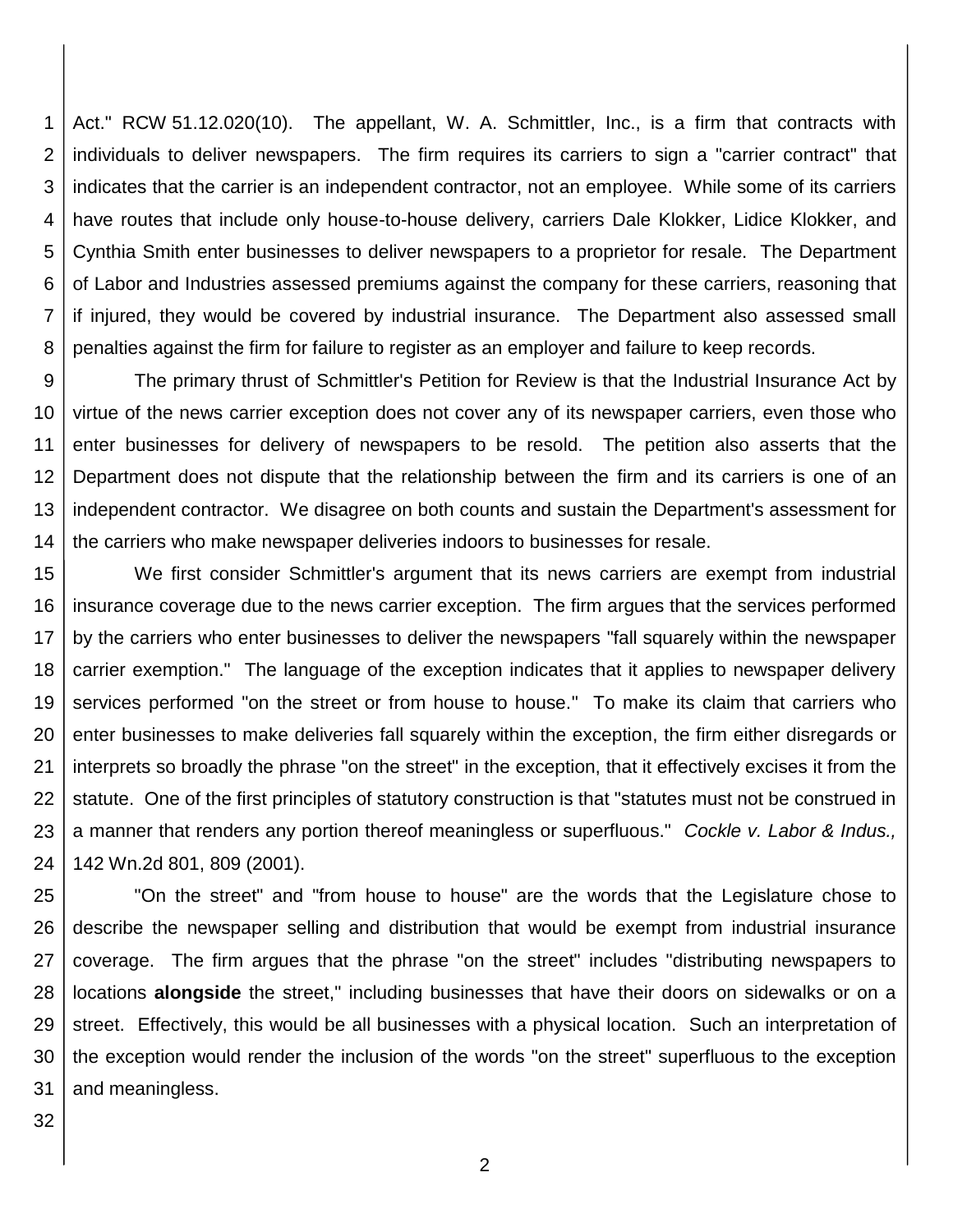1 2 3 4 5 6 7 8 9 10 Schmittler further argues that the case of *Ochoa v. Department of Labor and Indus.,* 143 Wn.2d 422 (2001), relied on by our industrial appeals judge, is not applicable to the question before us. *Ochoa* involved one of the other exceptions enumerated in RCW 51.12.020, the one for jockeys, which appears in subsection (7). *Ochoa* established that, notwithstanding the exception from coverage, a jockey could be covered by industrial insurance if at the time of injury, he or she was not participating in or preparing horses for races. Mr. Ochoa was hurt while exercising a horse, and was held to have been covered. The *Ochoa* case is relevant because the coverage determination in an injury case is essentially the same determination in an assessment case, that is, firms are assessed premiums based on the Department's responsibility to cover the injuries of the firm's employees.

11 12 13 It has long been established that all doubts as to the meaning of the Act are resolved in favor of the injured employee. *Ochoa* at 426. Therefore, exceptions are narrowly construed. *UW, Harborview Med. Ctr. v. Marengo,* 122 Wn. App. 798 (2004).

14 15 16 17 18 19 20 21 22 We believe that our interpretation of the exception draws the line where the Legislature intended it to be drawn. Newspaper carriers who deliver papers from house to house or sell them on the street were meant by the Legislature to be exempt from industrial insurance coverage. However, carriers who enter businesses for delivery of newspapers to be resold to that business' own customers should not be exempt. If they were, workers who deliver newspapers indoors would be without coverage, while workers who deliver all manner of other products indoors, even magazines, would have coverage. This would be a distinction based entirely on the type of product being carried into the store. We cannot discern any reason that theLegislature would have intended such a distinction.

23 24 25 26 27 28 29 30 31 The firm's petition also claims that the Department did not dispute that the employer and its carriers have an independent contractor relationship. Actually, the Department auditor who testified at hearing determined that none of the workers qualified for the independent contractor exemption. It has long been established that two parties' contract for services does not mean that there is no employer-employee relationship for workers compensation purposes. There have been many cases over the years that have found an employment relationship despite the parties having characterized their arrangement as contractual. *Dana's Housekeeping, Inc. v. Department of Labor & Indus.,* 76 Wn. App. 600 (1995); r*eview denied,* 127 Wn.2d 1007 (1995). The proper question is whether the essence of the work performed, in this case, the delivery of newspapers, is the

32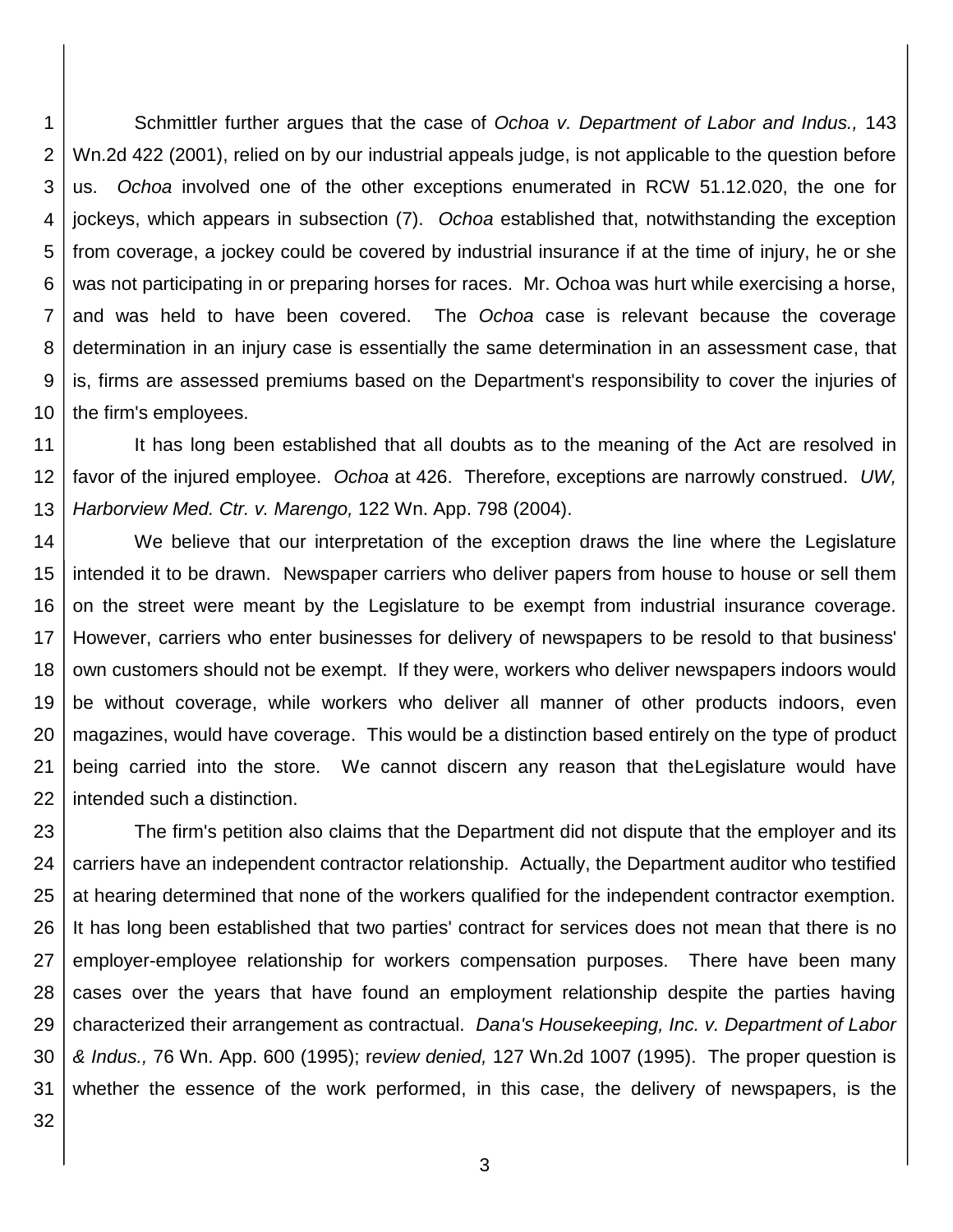1 2 3 4 5 personal labor of each of the workers. RCW 51.08.180. *Xenith Group, Inc., v. Department of Labor & Indus.,* 167 Wn. App. 389 (2012). The evidence showed that the carriers personally delivered the newspapers to the customers on their routes. Each of them did all of their own delivery, except when a day was taken off and a substitute covered the route. We believe that there is no question that personal labor is the essence of the work being performed by these carriers.

6 7 8 9 10 11 12 13 14 15 The last avenue by which the firm might be relieved of assessment for these three workers is under RCW 51.08.195, which sets forth six requirements for persons to qualify themselves as independent contractors for industrial insurance purposes. However, the firm made virtually no attempt to show that the workers had met all six requirements of RCW 51.08.195. Particularly, there was no showing that the carriers had filed a schedule of expenses with the Internal Revenue Service, had established an account with the Washington Department of Revenue, or had maintained a separate set of books or records. Further, the carrier contract states that the "carrier will deliver said newspapers with his/her own equipment according to methods prescribed by dealer." This undercuts any claim that the carriers are free from control or direction over their performance of the service, as required by RCW 51.08.195(1).

16 17 18 19 To conclude, the employer has failed to show that the workers for which the Department has assessed premiums fall within the news carrier exception, that they are independent contractors or that they meet the requirements of RCW 51.08.195. Therefore, the assessment is correct, and should be affirmed.

### **FINDINGS OF FACT**

- 1. On February 16, 2012, and on August 6, 2012, an industrial appeals judge certified that the parties agreed to include the Amended Jurisdictional History in the Board record solely for jurisdictional purposes.
- 2. On November 22, 2011, the Department of Labor and Industries issued an Order and Notice Reconsidering Notice and Order of Assessment, in which it affirmed its Notice and Order of Assessment of Industrial Insurance Taxes No. 0519018. In that Notice and Order dated August 30, 2010, the Department assessed W. A. Schmittler Inc., industrial insurance taxes in the amount of \$7,117.61, for the last two quarters of 2007, all of 2008 and 2009, and the first two quarters of 2010.
- 3. Prior to August 30, 2010, the Department conducted an audit of W. A. Schmittler, Inc. As a result of that audit, the Department concluded that W. A. Schmittler, Inc., was an unregistered employer that had failed to
- 31 32

20

21

22

23

24

25

26

27

28

29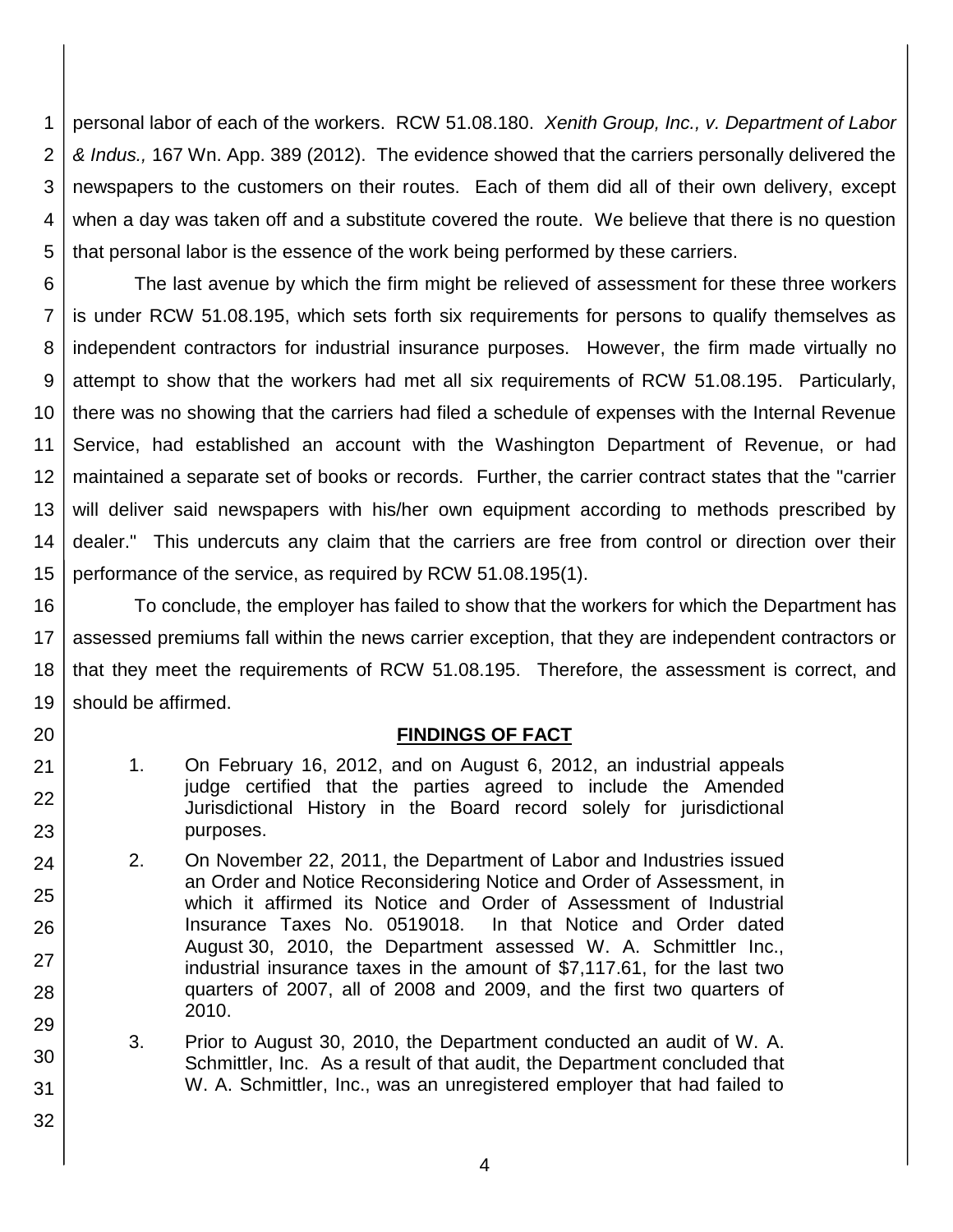keep records, was engaged in the business of newspaper delivery, and had workers providing their personal labor.

- 4. For the last two quarters of 2007, all of 2008 and 2009, and the first two quarters of 2010, W. A. Schmittler Inc., was engaged in the business of newspaper distribution and had workers who provided their personal labor in furtherance thereof. During this time, Schmittler contracted with Dale Klokker, Lidice Klokker, and Cynthia Smith, hereafter "the carriers," to deliver newspapers for the firm.
- 5. The essence of the contract between Schmittler and the carriers was that they would provide their own personal labor in the delivery of newspapers to customers at their homes and their businesses.
- 6. The carriers each signed a contract indicating that they were not employees of W. A. Schmittler, Inc., and that no taxes, including industrial insurance premiums, would be withheld from their checks. The carriers were required to sign the contract as a condition of their being allowed to deliver newspapers for the firm.
- 7. The carriers provided their personal labor in furtherance of the completion of their duties. An employer-employee relationship existed between the firm and the carriers during the period at issue.
- 8. As part of their required duties, the carriers entered business establishments to sell and/or distribute newspapers for resale by the business, as well as selling and distributing from house to house, and on the street.
- 9. The firm required the carriers to deliver newspapers according to methods that the firm prescribed.
- 10. During the audit period, the carriers filed no schedule of expenses with the Internal Revenue Service, established no account with the state Department of Revenue, and maintained no separate set of books or records.
- 11. During the audit period, W. A. Schmittler Inc., failed to keep and/or preserve records adequate to determine industrial insurance taxes due.
- 12. During the audit period, W. A. Schmittler Inc., was not registered with the Department of Labor and Industries.

## **CONCLUSIONS OF LAW**

- 1. Based on the record, the Board of Industrial Insurance Appeals has jurisdiction over the parties to and the subject matter of this appeal.
- 2. For the last two quarters of 2007, all of 2008 and 2009, and the first two quarters of 2010, an employer-employee relationship existed between W.A. Schmittler Inc., and the carriers, as contemplated by Chapter 51.08 RCW and Chapter 51.12 RCW.
- 3 4 5 6 7 8 9 10 11 12 13 14 15 16 17 18 19 20 21 22 23 24 25 26 27 28 29 30 31 32

1